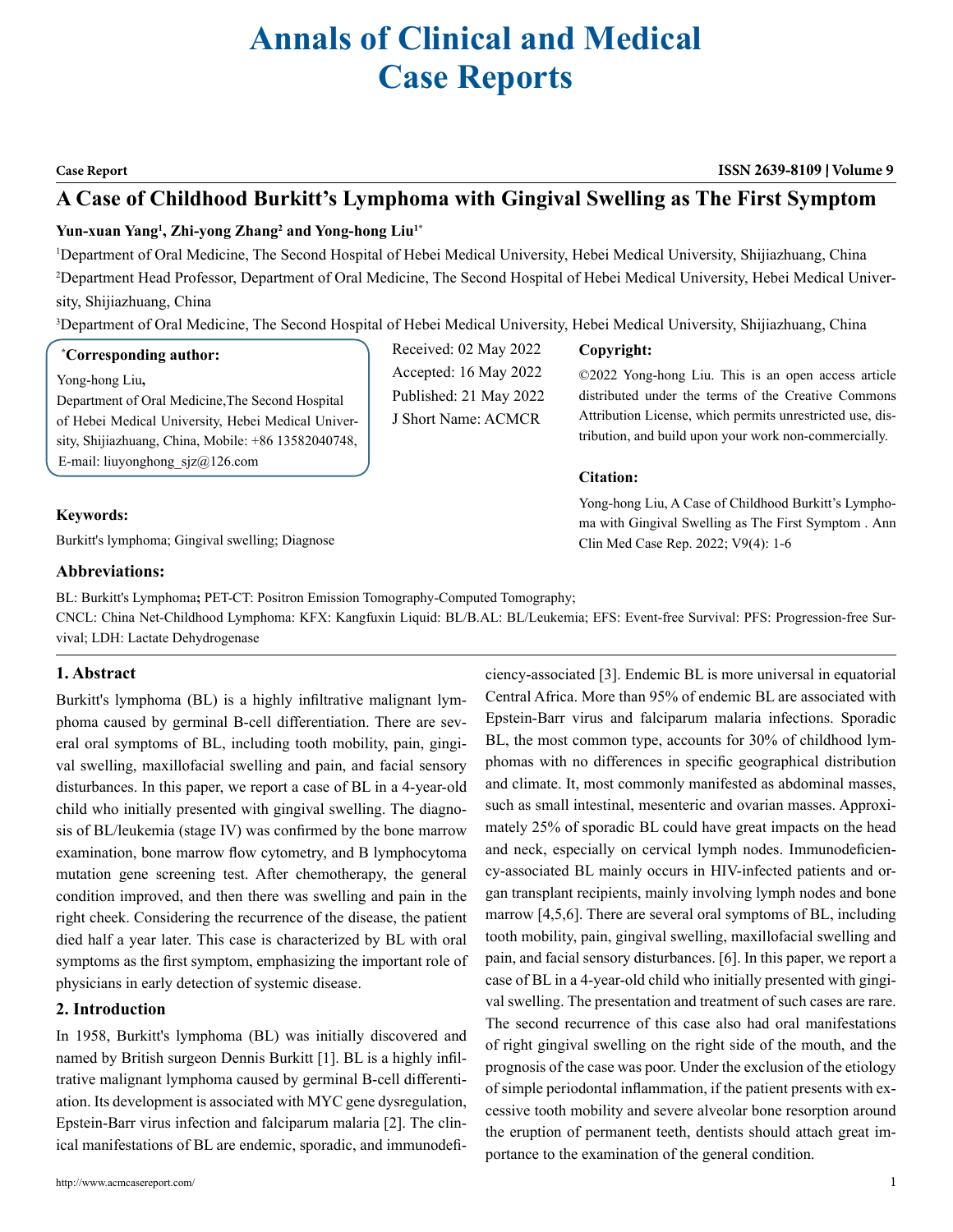#### **3. Case Report**

Consent for publication in this report was obtained from the patient's parents. The patient (male; aging 4-year-old) with a 2-week history of swelling on the right cheek and swollen gums was diagnosed in the Department of Oral Medicine in August 2018 Past medical history. In January 2018, the patient visited another hospital due to gingival swelling, and was given "antibiotics" for "acute periodontal abscess", but the effect was poor. In February 2018, the patient was admitted to the Department of Pediatric Internal Medicine due to persistent low-grade fever. The diagnosis of BL/leukemia (stage IV) was confirmed by the bone marrow examination, bone marrow flow cytometry, and B lymphocytoma mutation gene screening test. The condition was improved after anti-infection and chemotherapy. When the patient suffered from swelling and pain of the right cheek and gingival swelling and pain of the right lower posterior tooth again, he visited the Department of Oral Medicine. After reexamination of Positron emission tomography-computed tomography (PET-CT), considering the recurrence of the disease, there was no significant improvement after chemotherapy. The family gave up treatment, and the patient died half a year later **(1)**. Clinical examination: A lymph node about 2.5 \* 3 cm in size was palpable in the submandibular region. The throat of the child was congested with I° tonsillar enlargement. Neurological examination showed that the right frontal striae became shallower when lifting the eyebrows. The right eyelid could not be completely closed when closing the eyes. The right nasal striae were shallower when shrugging the nose. The drumsticks could be drummed, the neck was soft, and the corneal reflex existed. Dental examination revealed fair oral hygiene and essentially normal occlusal relationship. The buccal lingual gingiva of the lower right first deciduous molar and the lower right second deciduous molar were red, swollen and bright with diffused swelling according to the palpation (+). The erosive surface was observed on the far middle buccal side that was covered with a pseudomembrane of the lower right second deciduous molar. A lingual deviation and detectable periodontal pockets with percussion  $(++)$  were found, which indicated the grade Ⅱ loosening (Figure 1). The buccal lingual gingiva of the lower left second deciduous molar was mild red and swollen with percussion (-), which indicated the grade I loosening **(2)**. Auxiliary examination: Laboratory tests showed white blood cells of 8.69 $\times$ 10<sup>9</sup>/L (normal range 8-10 $\times$ 10<sup>9</sup>/L), hemoglobin of 85g/L (normal range 120-140g/L), platelets of  $352 \times 10^9$ /L (normal range 100-300×109 /L), lactate dehydrogenase of 1503 U/L (normal range 100-300U/L). Examination and analysis of myelogram displayed that the lymphocyte system was highly proliferative. The cells were large and blue with coarse chromatin, nucleoli in some

cells, small cell mass, vacuoles in the nucleus and cytoplasm in most cells, prolymphocytosis, and prolymphocytosis, considering the possibility of BL (Figure 2). Bone marrow fluid flow cytometry results: CD45dimCD19 + cells about 18.9%; CD20:96.3%, Kappa: 86.5%; CD10:56.2%; CD22dim: 44.6%; CD79b: 85.3%; CD23:96.2%; FMC: 97.7%; CD24:61.5%. It should be reminded that some abnormal B lymphocytes were found. Genetic screening for B lymphocytoma mutations: detection of MYC gene p.Y89H, p.P78T, D236H site mutation. Abdominal ultrasound displayed several lymph nodes with heterogeneous hypoechogenicity in the right abdomen. Cerebrospinal fluid cytology revealed multiple heterosexual cells, including lymphoma, suggesting involvement of the central nervous system. PET-CT (February  $27<sup>th</sup>$ ,  $2018$ , Figure 3):  $(1)$  Increased diffuse metabolism of the whole-body bone marrow. Lymphoma may involve bone, bone marrow, lymph nodes, pancreas, and both kidneys. ② Significant bone destruction of the mandible and filling of the surrounding soft tissue shadows. PET- $CT$  (August 24<sup>th</sup>, 2018, Figure 4) reexamination showed that there was no abnormality in the metabolism of the whole-body bone marrow, multiple bones, submandibular lymph nodes, pancreas, or both kidneys. The right mandible was still hypermetabolic with visible bone destruction, soft tissue mass formation, unclear boundary, and heterogeneous density. Panoramic radiography before treatment (January 1st, 2018, Figure 5) showed low-density destruction of the mandibular body, low-density shadows in the apical region of the lower right second deciduous molar and the lower left second deciduous molar, and loss of mandibular second premolars. Panoramic radiography reexamination with chemotherapy showed (August  $17<sup>th</sup>$ ,  $2018$ , Figure 6) that there was root apical truncating resorption of the lower right second deciduous molar and bone destruction edge affected tooth germs of the lower right first permanent molar and the lower right first premolar, which led to compression displacement. Compared with before treatment, the degree of bone destruction around the apical region of the lower right second deciduous molar and the lower left second deciduous molar was improved with increased bone mineral density.

#### *(3)* Diagnosis: *1.* BL/leukemia (stage IV) *2.* periodontal abscess

*(4)* Treatment: *1.* The child was treated with China Net-Childhood Lymphoma (CNCL)-HL GroupC regimen. *2.* Oral local treatment: the child was gargled with Kangfuxin liquid (KFX) solution and treated with gingiva wiping, pseudomembrane washing, 3% hydrogen peroxide pericoronal irrigation, and education to maintain oral hygiene. In addition, after communication with the physician, the supportive treatment and systemic antibiotics were recommended to reduce systemic infection and periodontal inflammation.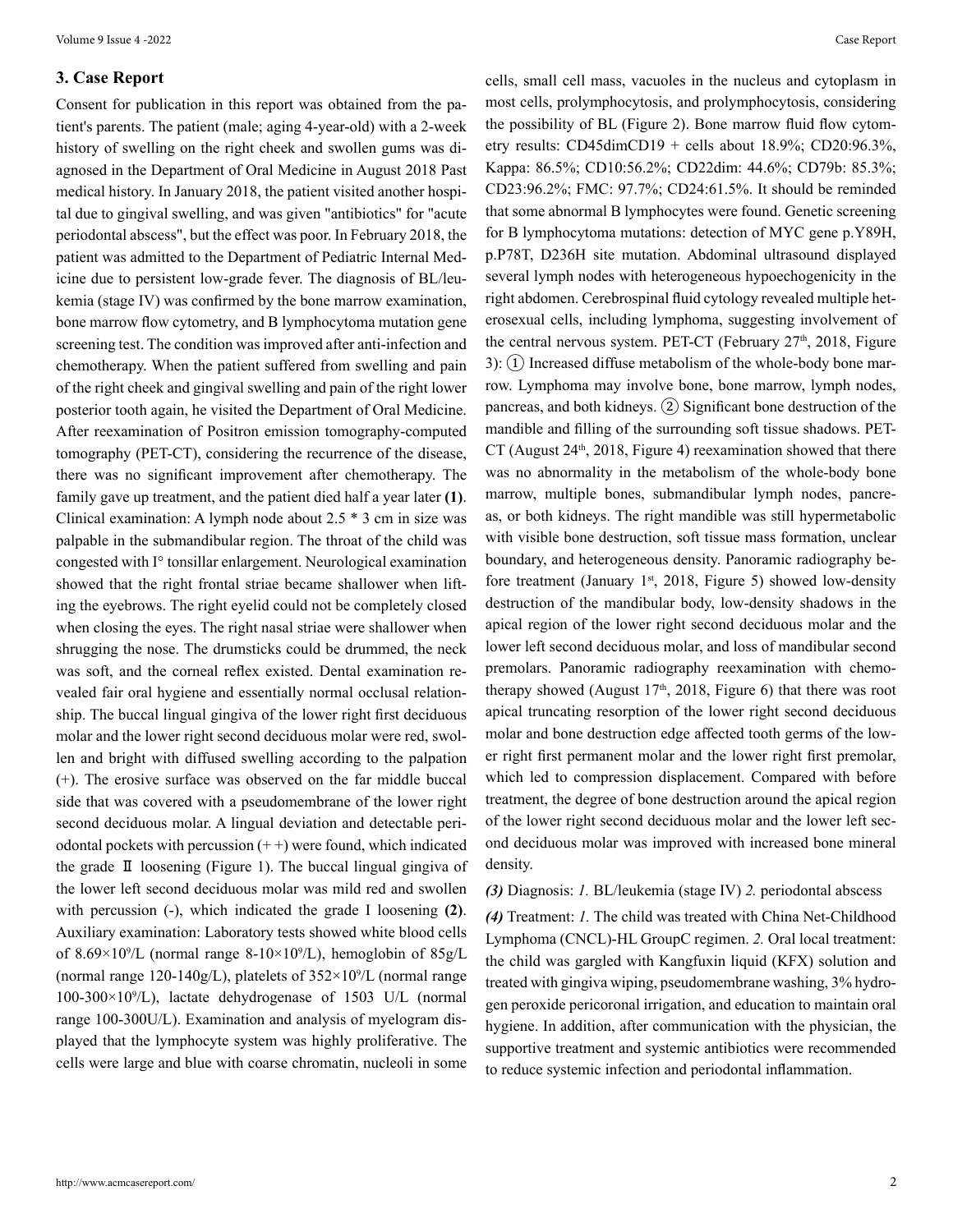

**Figure 1**: The buccal lingual gingiva of the lower right first deciduous molar and the lower right second deciduous molar were diffused swelling. Lingual deviation of the lower right second deciduous molar.



**Figure 2:** Increased pro- and prolymphocytes by Myelogram examination. (Wright Giemsa staining, 10×100).



**Figure 4:** Increased metabolism in the right mandible with visible bone destruction and soft tissue formation by PET-CT.



**Figure 5:** Panoramic radiography (January 1, 2018): low-density destruction of the mandibular body.



**Figure 6**: Panoramic radiography (Aug. 17, 2018): there was root apical truncating resorption of the lower right second deciduous molar and bone destruction edge affected tooth germs of the lower right first permanent molar and the lower right first premolar, which led to compression displacement.



**Figure 3:** Systemic increased bone metabolism and bone destruction in both mandibles by PET-CT.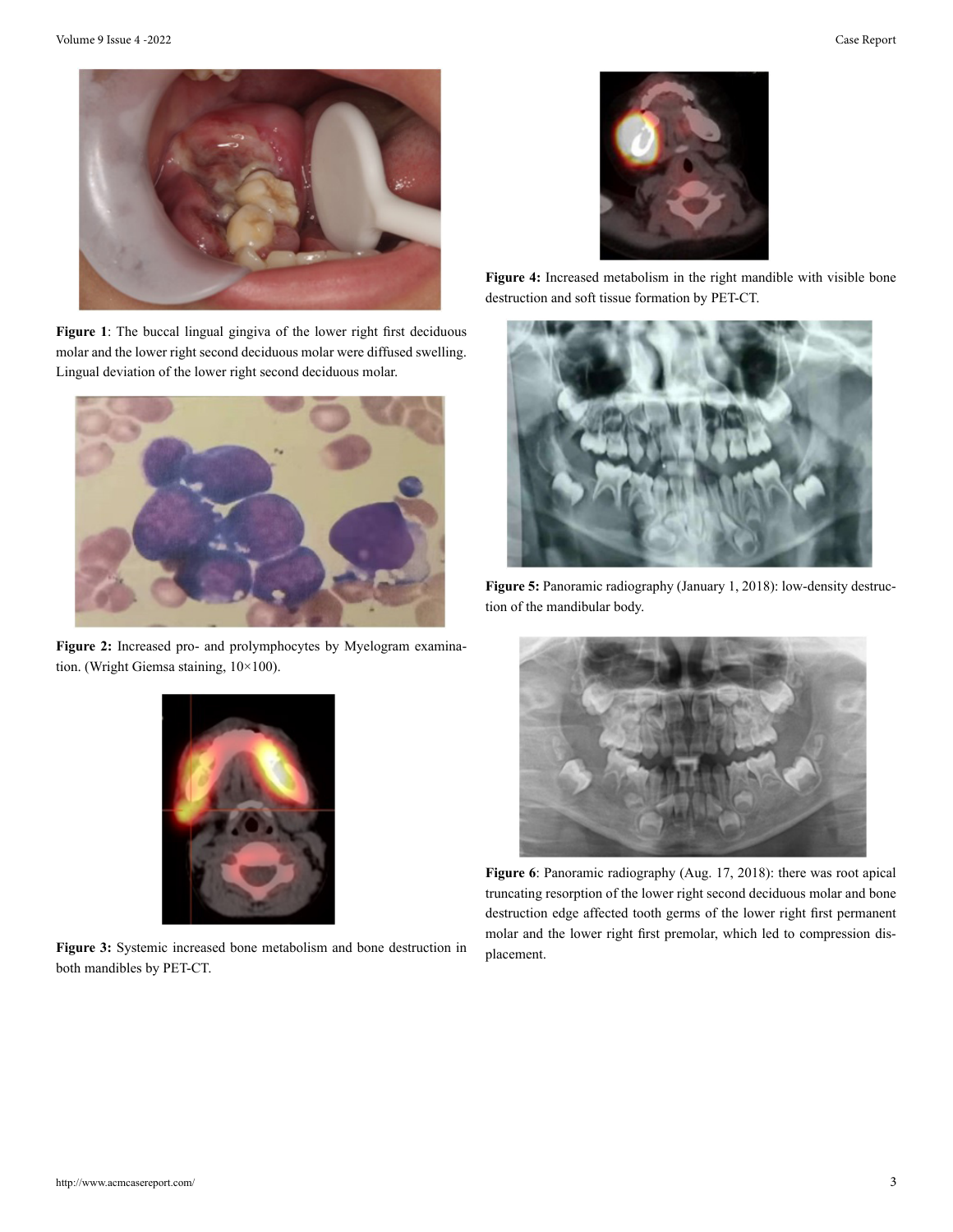#### **4. Discussion**

http://www.acmcasereport.com/ 4 BL has unique clinical and morphological characteristics with rapid development, short course of disease, and high degree of malignancy, accounting for 30-50% of pediatric non-Hodgkin's lymphoma [7]. BL is extranodal or characterized by leukemia. Due to the short doubling time of tumor cells, most patients suffer from bone marrow involvement and progress to leukemia stage (tumor cells  $\geq$ 25%), which is called BL/leukemia (BL/B.AL). BL is mostly characterized by high tumor burden at initial diagnosis and more prominent symptoms of abdominal and maxillofacial tumor masses [8]. Thrombocytopenia is the most common hemogram in patients. Anemia or leukopenia may occur, and high white blood cell count may occur in some patients. The varied number of tumor cells may be seen in the peripheral blood. BL/B.AL is more prevalent in pediatric non-Hodgkin's lymphoma. The diagnosis of BL requires a comprehensive analysis combined with cytomorphological, immunophenotypic and genetic characteristics [9]. Pathological findings are mainly composed of poorly differentiated lymphocytes, mixed with phagocytic histiocytes with clear cytoplasm, leading to typical "starry sky" images [10]. On the immunophenotyping, IgM and B cell-associated antigens (e.g., CDl9, CD20, CD22, CD79a), CDl0, and BCL-6 were mostly expressed, but CD5, TdT, and BCL-2 were not expressed [11]. In addition, almost 100% of Ki-67 was positive, CD45 was highly expressed, and cD34 and TdT were often negative. These findings were consistent with the high expression of CD19, CD20, CD10, CD22, and CD79b in this case. Cytogenetically, the characteristic change is a translocation of the C-myc gene [12]. In this case, changes in MYC gene locus were detected in genetic screening. Mutations in the MYC gene can be found in about 40% of BL. MYC gene is an oncogene encoding nuclear protein. MYC gene product, C-myc gene can affect the protein transcription levels of apoptosis, cell growth, differentiation, and other biological processes. The three c-myc translocations that often occur in BL accelerate malignant tumor growth by facilitating cell proliferation [8]. It is interesting to note that the occurrence of sporadic BL is mostly affected by the relationship between oncogenes and cancer-suppressor gene mutations. P53 mutation, the most common secondary change in sporadic BL, is closely related to MYC dysregulation and abnormal activation of the PI3K-AKT signaling pathway [13]. Mutation of p53 to an oncogene is essential for the occurrence and development of BL [14]. In addition, the content of miRNAs was different in BL tumor cells and lymph node reactive proliferative cells, and miR-155 is correlated with poor prognosis in lymphoma and leukemia [15,16]. PET-CT is known with its sensitive, specific and accurate characteristics in localization, which can be used for early diagnosis and staging of tumors. Due to its prominent role in disease assessment, it is now widely used in the examination of most lymphoma subtypes [17]. In this case, the right gingiva swelling was the first symptom. PET-CT (February  $27<sup>th</sup>$ ,  $2018$ ) showed increased diffuse metabolism of the whole-body bone marrow with evident bone

of PET-CT (August 24<sup>th</sup>, 2018) exhibited the increased metabolism of the right mandible and volume of soft tissue mass, and relieved other parts. Clinically, it is considered that the possibility of recurrence was very high. Through the comparison of two PET-CT, it was found that effective treatment alleviated the bone destruction of the left mandible, and suppressed the gingival inflammation. In the right mandible, although the extent of bone destruction was reduced, the increase of bone metabolism was associated with soft tissue mass formation. It can be explained that the exposed periodontal pocket communicated with the outside world is not conducive to the inhibition of inflammation. In addition, primary malignant lymphoma of the jaw irregularly destroys the cancellous bone of the jaw in the early stage, then penetrates the dense bone to invade the soft tissue, leading to facial swelling. Because the patient's physical condition was not suitable for tooth extraction treatment, it is essential to control inflammation and strengthen the hygienic care of the oral cavity. Chemotherapy is the first choice for the treatment of BL, which is combined with other therapies, including monoclonal antibody therapy, immunotherapy, bone marrow transplantation, surgical treatment, and radiotherapy. According to different types, different stratified chemotherapy regimens have been adopted by major international treatment centers, and the 5-year event-free survival (EFS) rate has increased to over 80% [18]. At present, the multi-center cooperative group treatment regimen adopted in China is the modified protocol CN-CL-NHL-B-2017 of the internationally accepted basic protocol LMB89/96. A total of 488 children with mature B-cell lymphoma were treated in a multicenter study by the Chinese Children's Lymphoma Collaborative Group (CNCL) during a 3-year period, and the overall 2-year progression-free survival (PFS) reached 88.7% [19]. The prognosis of BL is closely related to the type of disease, the age of patients, tumor size, diagnostic stage, and hemoglobin level [20]. In this case, there are multiple indicators of poor prognosis, such as bone marrow and central nervous system involvement, tumor mass  $> 10$  cm in diameter, abnormal C-myc gene, and high serum level of lactate dehydrogenase (LDH). With the wide application of short-course and high-dose chemotherapy regimens, the prognosis of children with BL has been significantly improved, but there are still a few children who progress or relapse during treatment, and the prognosis of children with relapsed and refractory disease is poor. After high-intensity chemotherapy in 100 children with BL in an Italian center, the recurrence rate was about 7% [21], close to 8.9% that reported by Beijing Children's Hospital [22]. At present, relapsed and refractory BL in children has been improved by rituximab combined with high-intensity chemotherapy in the first-line treatment at home and abroad [23]. In the future, the treatment of BL will be more inclined to promote the molecular characteristics of tumorigenesis through molecular biology, genomics, etc., and targeted immunotherapy is a potential strategy for relapsed and refractory patients [20]. For children

destruction of the mandible. After chemotherapy, reexamination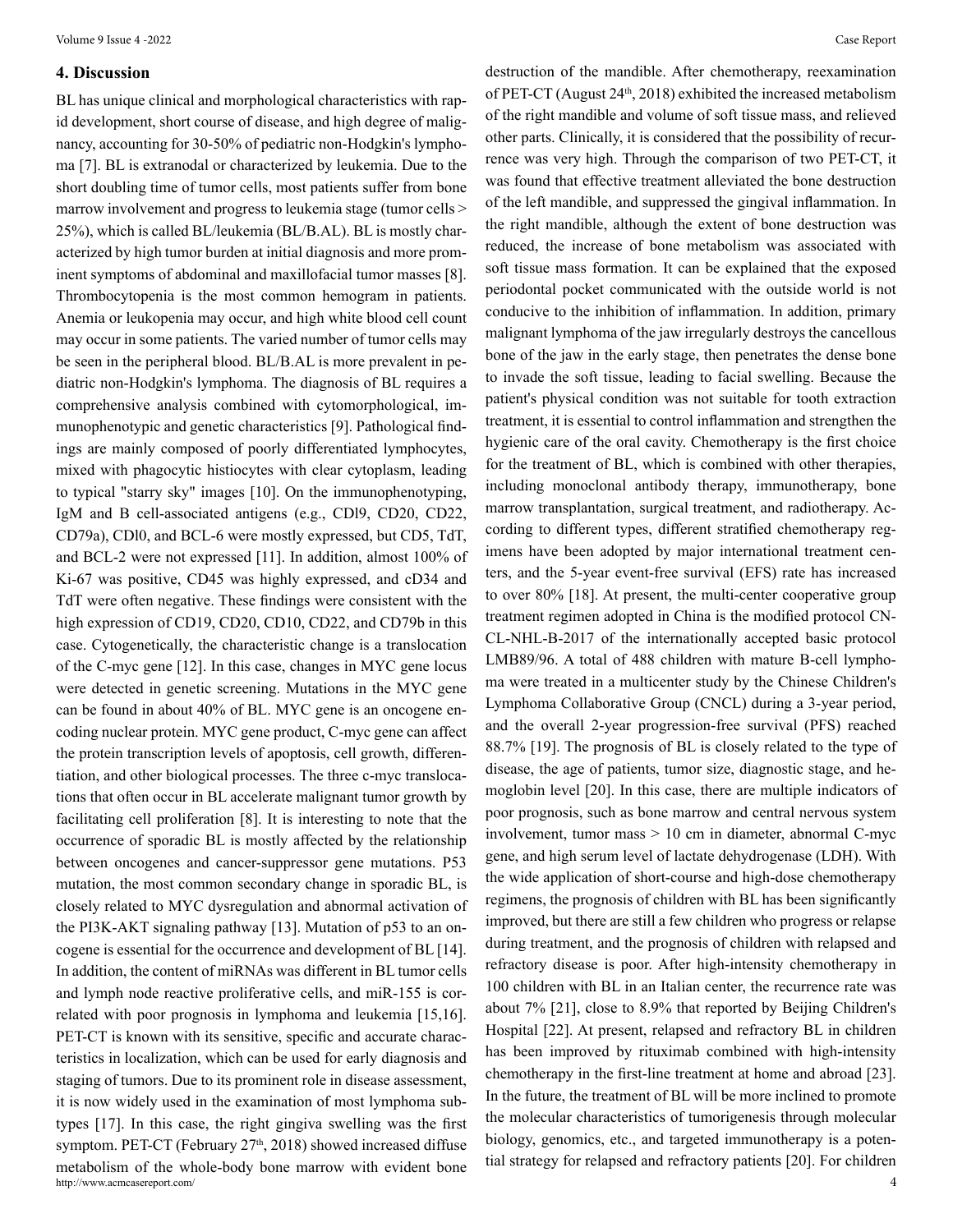with malignant tumors, oral conditions should be paid close attention. Throughout the whole course of treatment, it is imperative to monitor oral mucosal changes timely and to implement early intervention and nursing. In addition, strengthening the oral health education of patients and their families is helpful to prevent and treat oral problems in patients with cancer and to reduce the risk of oral infection. Tumor cell infiltration of the disease itself and drug treatment reduced child's own resistance with the destroyed tissue structure of oral mucosal cells, reduced salivary secretion, which is very likely to be secondary to oral infection. Poor oral environment and oral self-cleaning habits arethe essential factors of oral infection following chemotherapy in patients with hematological malignancies. Kangfuxin liquid (KFX) for traditional Chinese medicine, the main ingredient is alcohol extract of Periplaneta americana, containing polyols, sticky sugar amino acid, epidermal growth factor and other active substances [24]. KFX can effectively shorten the healing time of ulcers and relieve the pain of Oral ulcer induced by chemotherapy, with no adverse drug reactions. Cleaning the mouth, protecting the oral mucosa, and keeping the oral cavity moist are essential to control infection [25].

#### **5. Conclusions**

As a unique B-cell tumor, BL develops rapidly. The comprehensive understanding of the disease is conductive to improve the vigilance and emphasize the important role of physicians in early detection of systemic disease. For patients with recurrent gingival swelling, the general condition should not be ignored, and the primary disease should be found as soon as possible to confirm diagnosis and to refer in time, thereby improving the quality of life of patients.

#### **References**

- 1. [Biko DM, Anupindi SA, Hernandez A, Kersun L, Bellah R.](https://pubmed.ncbi.nlm.nih.gov/19380555/)  [Childhood Burkitt lymphoma: abdominal and pelvic imaging](https://pubmed.ncbi.nlm.nih.gov/19380555/) [findings. AJR Am J Roentgenol. 2009;](https://pubmed.ncbi.nlm.nih.gov/19380555/) 192(5): 1304-15.
- 2. [Ryland GL, Jones K, McBean M, Khot A, Seymour JF, Blombery](https://pubmed.ncbi.nlm.nih.gov/28792266/) [P. Comprehensive genomic characterization dissects the complex](https://pubmed.ncbi.nlm.nih.gov/28792266/) [biology of a case of synchronous Burkitt lymphoma and myeloid](https://pubmed.ncbi.nlm.nih.gov/28792266/)  [malignancy with shared hematopoietic ancestry. Leuk Lymphoma.](https://pubmed.ncbi.nlm.nih.gov/28792266/) 2018; 59(4): [992-995.](https://pubmed.ncbi.nlm.nih.gov/28792266/)
- 3. [Hoelzer D, Walewski J, Döhner H, Viardot A, Hiddemann W,](https://pubmed.ncbi.nlm.nih.gov/25359988/)  [Spiekermann K. Improved outcome of adult Burkitt lymphoma/leu](https://pubmed.ncbi.nlm.nih.gov/25359988/)[kemia with rituximab and chemotherapy: report of a large prospec](https://pubmed.ncbi.nlm.nih.gov/25359988/)[tive multicenter trial. Blood. 2014; 124\(26\): 3870-9.](https://pubmed.ncbi.nlm.nih.gov/25359988/)
- 4. [Rebelo-Pontes HA, Abreu MC, Guimar](https://www.ncbi.nlm.nih.gov/pmc/articles/PMC3909429/)ães DM, Fonseca FP, [Andrade BA, Almeida OP, et al. Burkitt's lymphoma of the jaws](https://www.ncbi.nlm.nih.gov/pmc/articles/PMC3909429/)  [in the Amazon region of Brazil. Med Oral Patol Oral Cir Bucal.](https://www.ncbi.nlm.nih.gov/pmc/articles/PMC3909429/) [2014;19\(1\):](https://www.ncbi.nlm.nih.gov/pmc/articles/PMC3909429/) e32-8.
- 5. [Cho BH, Shin DH, Jung YH, Park HR. Widely disseminated spo](https://pubmed.ncbi.nlm.nih.gov/29892537/)[radic Burkitt lymphoma initially presented as oral manifestations in](https://pubmed.ncbi.nlm.nih.gov/29892537/) [a 6-year-old boy. J Oral Biol Craniofac Res. 2018; 8\(2\): 140-142.](https://pubmed.ncbi.nlm.nih.gov/29892537/)
- 7. [Said J, Lones M, Yea S. Burkitt lymphoma and MYC: what else is](https://pubmed.ncbi.nlm.nih.gov/24713985/) [new? Adv Anat Pathol. 2014; 21\(3\): 160-5.](https://pubmed.ncbi.nlm.nih.gov/24713985/)
- 8. [Campo E, Swerdlow SH, Harris NL, Pileri S, Stein H, Jaffe ES.](https://ashpublications.org/blood/article/117/19/5019/20991/The-2008-WHO-classification-of-lymphoid-neoplasms)  [The 2008 WHO classification of lymphoid neoplasms and beyond:](https://ashpublications.org/blood/article/117/19/5019/20991/The-2008-WHO-classification-of-lymphoid-neoplasms) [evolving concepts and practical applications. Blood. 2011; 117\(19\):](https://ashpublications.org/blood/article/117/19/5019/20991/The-2008-WHO-classification-of-lymphoid-neoplasms) [5019-32.](https://ashpublications.org/blood/article/117/19/5019/20991/The-2008-WHO-classification-of-lymphoid-neoplasms)
- 9. [De Coninck W, Govaerts D, Bila M, Vansteenkiste G, Uyttebroeck](https://www.ncbi.nlm.nih.gov/pmc/articles/PMC7869388/)  [A, Tousseyn T, et al. Burkitt lymphoma in children causing an os](https://www.ncbi.nlm.nih.gov/pmc/articles/PMC7869388/)[teolytic lesion in the mandible: A case report. Clin Case Rep. 2020;](https://www.ncbi.nlm.nih.gov/pmc/articles/PMC7869388/) [9\(2\): 938-943.](https://www.ncbi.nlm.nih.gov/pmc/articles/PMC7869388/)
- 10. [Ren G, Cheng A, Reddy V, Melnyk P, Mitra AK. Three-dimensional](https://pubmed.ncbi.nlm.nih.gov/10926515/)  [fold of the human AQP1 water channel determined at 4 A resolution](https://pubmed.ncbi.nlm.nih.gov/10926515/)  [by electron crystallography of two-dimensional crystals embedded](https://pubmed.ncbi.nlm.nih.gov/10926515/) [in ice. J Mol Biol. 2000; 301\(2\): 369-87.](https://pubmed.ncbi.nlm.nih.gov/10926515/)
- 11. [Dozzo M, Carobolante F, Donisi PM, Scattolin A, Maino E, San](https://www.ncbi.nlm.nih.gov/pmc/articles/PMC5207020/)[cetta R, et al. Burkitt lymphoma in adolescents and young adults:](https://www.ncbi.nlm.nih.gov/pmc/articles/PMC5207020/) [management challenges. Adolesc Health Med Ther. 2016; 8: 11-29.](https://www.ncbi.nlm.nih.gov/pmc/articles/PMC5207020/)
- 12. [Ambinder RF, Griffin CA. Biology of the lymphomas: cytogenet](https://pubmed.ncbi.nlm.nih.gov/1661167/)[ics, molecular biology, and virology. Curr Opin Oncol. 1991; 3\(5\):](https://pubmed.ncbi.nlm.nih.gov/1661167/) [806-12.](https://pubmed.ncbi.nlm.nih.gov/1661167/)
- 13. [Sander S, Calado DP, Srinivasan L, Köchert K, Zhang B, Rosolows](https://pubmed.ncbi.nlm.nih.gov/22897848/)[ki M, et al. Synergy between PI3K signaling and MYC in Burkitt](https://pubmed.ncbi.nlm.nih.gov/22897848/)  [lymphomagenesis. Cancer Cell. 2012; 22\(2\): 167-79.](https://pubmed.ncbi.nlm.nih.gov/22897848/)
- 14. [Kanungo A, Medeiros LJ, Abruzzo LV, Lin P. Lymphoid neoplasms](https://pubmed.ncbi.nlm.nih.gov/16258503/) [associated with concurrent t\(14;18\) and 8q24/c-MYC translocation](https://pubmed.ncbi.nlm.nih.gov/16258503/) [generally have a poor prognosis. Mod Pathol. 2006; 19\(1\): 25-33.](https://pubmed.ncbi.nlm.nih.gov/16258503/)
- 15. [Leucci E, Cocco M, Onnis A, De Falco G, van Cleef P, Bellan C, et](https://pubmed.ncbi.nlm.nih.gov/18802929/)  [al. MYC translocation-negative classical Burkitt lymphoma cases:](https://pubmed.ncbi.nlm.nih.gov/18802929/) [an alternative pathogenetic mechanism involving miRNA deregula](https://pubmed.ncbi.nlm.nih.gov/18802929/)[tion. J Pathol. 2008; 216\(4\): 440-50.](https://pubmed.ncbi.nlm.nih.gov/18802929/)
- 16. [Seto AG, Beatty X, Lynch JM, Hermreck M, Tetzlaff M, Duvic M,](https://pubmed.ncbi.nlm.nih.gov/30125933/)  [et al. Cobomarsen, an oligonucleotide inhibitor of miR-155, co-or](https://pubmed.ncbi.nlm.nih.gov/30125933/)[dinately regulates multiple survival pathways to reduce cellular pro](https://pubmed.ncbi.nlm.nih.gov/30125933/)[liferation and survival in cutaneous T-cell lymphoma. Br J Haema](https://pubmed.ncbi.nlm.nih.gov/30125933/)[tol. 2018; 183\(3\): 428-444.](https://pubmed.ncbi.nlm.nih.gov/30125933/)
- 17. [Carrillo-Cruz E, Marín-Oyaga VA, Solé Rodríguez M, Borrego-Do](https://pubmed.ncbi.nlm.nih.gov/24520874/)[rado I, de la Cruz Vicente F, Quiroga Cantero E, et al. Role of](https://pubmed.ncbi.nlm.nih.gov/24520874/) [18F-FDG-PET/CT in the management of Burkitt lymphoma. Eur J](https://pubmed.ncbi.nlm.nih.gov/24520874/)  [Haematol. 2015; 94\(1\): 23-30.](https://pubmed.ncbi.nlm.nih.gov/24520874/)
- 18. [Mangani D, Roberti A, Rizzolio F, Giordano A. Emerging molecu](https://pubmed.ncbi.nlm.nih.gov/22903691/)[lar networks in Burkitt's lymphoma. J Cell Biochem. 2013; 114\(1\):](https://pubmed.ncbi.nlm.nih.gov/22903691/) [35-8.](https://pubmed.ncbi.nlm.nih.gov/22903691/)
- 19. [Liu Y, Zhang Y H. \[Prospect of targeted immunotherapy for mature](https://www.ncbi.nlm.nih.gov/pmc/articles/PMC8475356/) [B-cell non-Hodgkin's lymphoma in children\]. Journal of China Pe](https://www.ncbi.nlm.nih.gov/pmc/articles/PMC8475356/)[diatric Blood and Cancer. 2020;](https://www.ncbi.nlm.nih.gov/pmc/articles/PMC8475356/) 25(5): 249-252..
- 20. [Casulo C, Friedberg JW. Burkitt lymphoma- a rare but challenging](https://pubmed.ncbi.nlm.nih.gov/30213397/)  [lymphoma. Best Pract Res Clin Haematol. 2018; 31\(3\): 279-284.](https://pubmed.ncbi.nlm.nih.gov/30213397/)